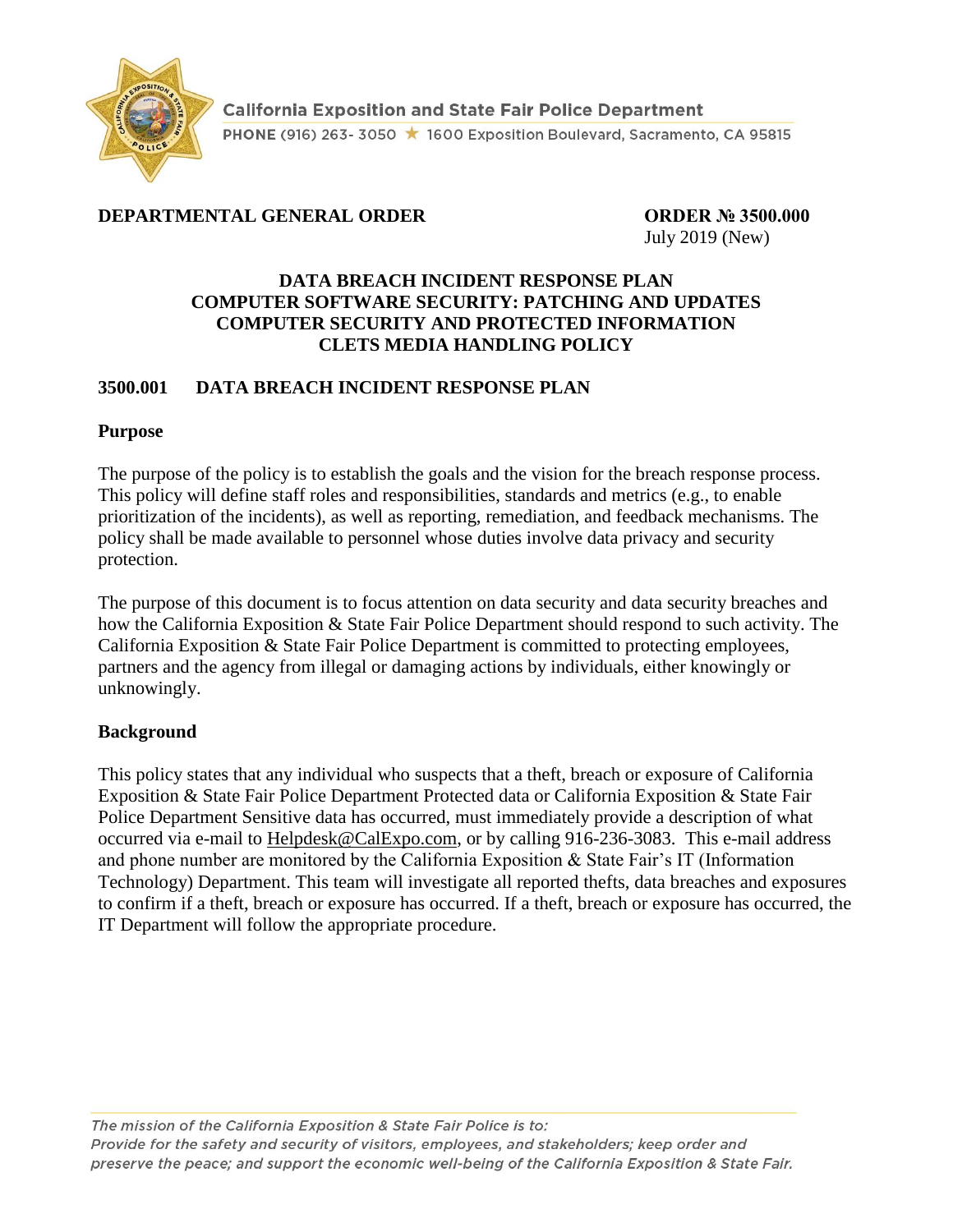### **Scope**

This policy applies to all staff, employees, and contractors who collect, access, maintain, distribute, process, protect, store, use, transmit, dispose of, or otherwise handle personally identifiable information from CLETS/DOJ/FBI resources, or any Protected Health Information (PHI) of California Exposition & State Fair members. Any agreements with vendors will contain similar language.

#### **Confirmed theft, data breach or exposure of California Exposition & State Fair Protected or Sensitive Data**

As soon as a theft, data breach, or exposure containing California Exposition & State Fair Protected data or Sensitive data has been identified and confirmed, the response will vary based on the facts of the incident.

#### **Response**

The IT Department, based on the nature and severity of the problem, will initiate a response to handle the breach or exposure.

Other Departments who may be informed or asked to assist are:

- Law Enforcement
- Human Resources
- Accounting
- Operations

#### **Containment**

- Removing personnel involved in the breach.
- Securing areas in which the breach took place
- Isolating the compromised or infected area and/or devices.

#### **Remediation**

- Remove malicious code or threat.
- Secure any unauthorized areas that were accessed as part of the breach.

#### **Recovery**

- Restore from backups if necessary.
- Ensure users change passwords, if appropriate.
- Ensure that the system is fully patched.
- Ensure real time virus protection and intrusion detection is running.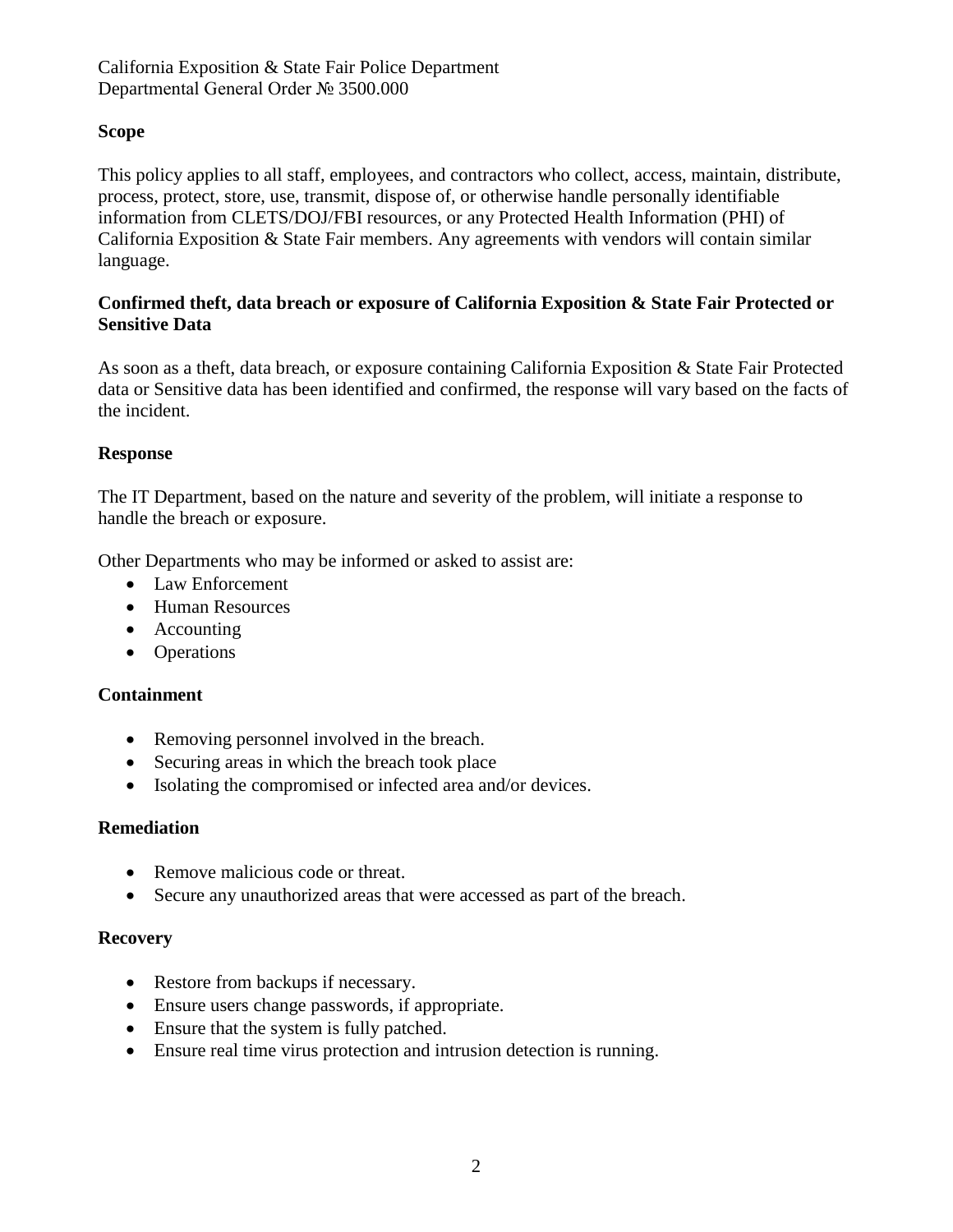## **Communications**

If necessary, work with California Exposition & State Fair (Cal Expo) Administration, the Chief of Police, and/or the Human Resources Department to determine the best method of disseminating information on the breach to:

- Cal Expo Management
- Cal Expo Employees
- Those directly affected.
- The public.

#### **Documentation**

The type and amount of documentation can vary greatly depending on the nature and severity of the incident. For moderate to severe breaches, a detailed report containing the following documentation will be compiled and shared with the appropriate Cal Expo departments:

- Description of what happened including how the breach was discovered.
- What was done to contain the problem.
- Steps taken to prevent future occurrences.
- Recommendations for updates to procedures or upgrades to equipment, to prevent future occurrences.

## **3500.002 COMPUTER SOFTWARE SECURITY: PATCHING AND UPDATES**

## **CAL EXPO PATCHING**

The purpose of this document is to provide supporting documentation regarding patching life cycle at California Exposition and State Fair, including the Cal Expo Police Department. This document will identify current patching policies.

# **SUMMARY OF CAL EXPO PATCHING**

All professional licensed desktops/servers in N-Central receive operating system critical and security patches automatically. The scheduled maintenance window for Cal Expo is the third  $(3<sup>rd</sup>)$  Saturday of the month. Cal Expo does not have site wide third-party patching deployed at this time.

Cal Expo does not have a test or development network to test patches prior to installation. The Infiniti Team delays regularly scheduled patches up to five (5) days after an initial patch release for the Infiniti team to closely monitor regularly scheduled patches, and to be prepared to provide ondemand patching for critical vulnerabilities.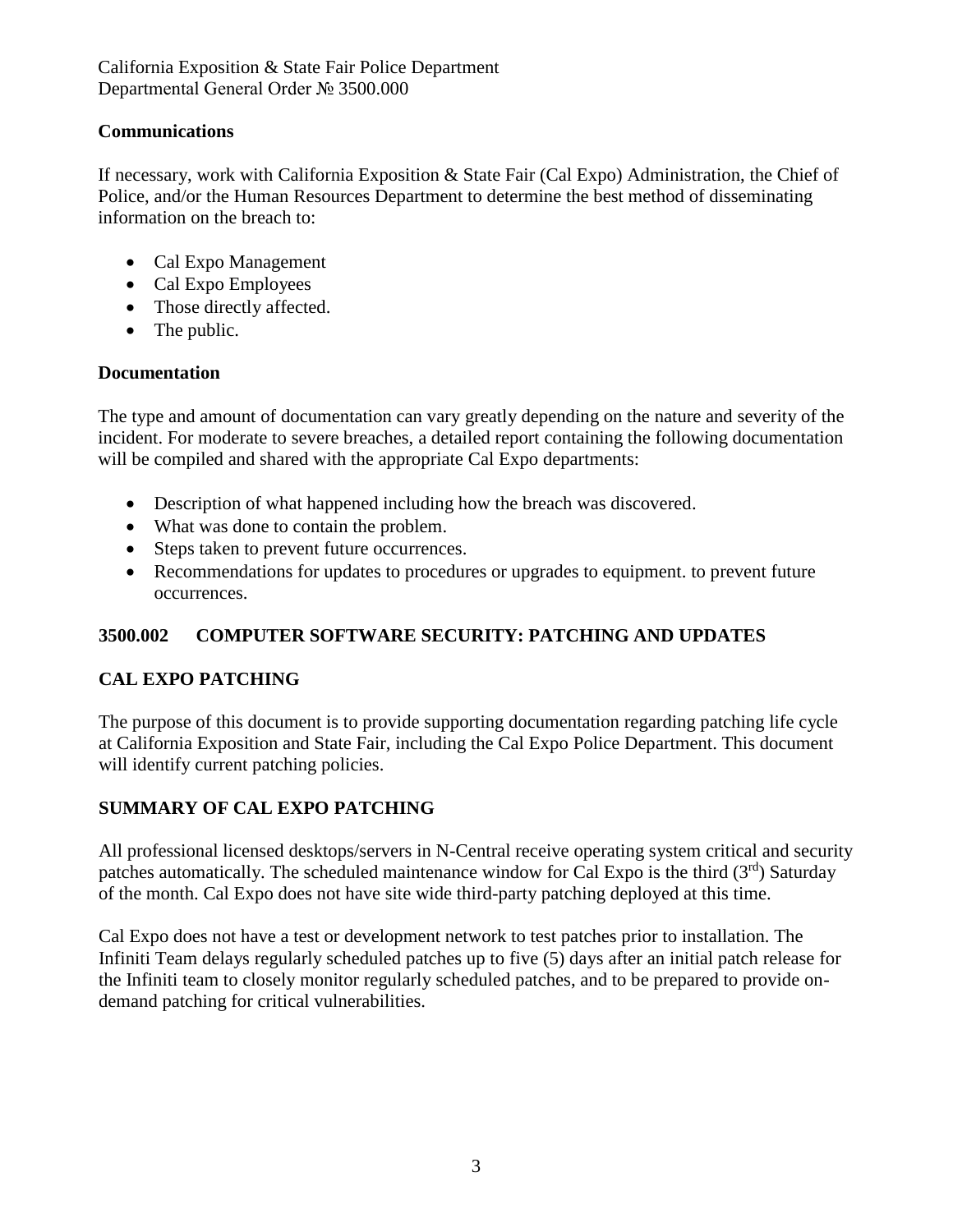# **PATCH ADMINISTRATION**

# **PATCH ON DEMAND**

Patch on demand is a way to install patches on a device outside the scheduled patching maintenance windows. It provides the ability to schedule a one-time, non-recurring patch installation of outstanding approved patches to update outlying systems that are not reliably available, or for new devices added to the network. This enables Cal Expo / Infiniti Consulting Group to update a new device so that it meets system requirements for compatibility and security on a customer's network, without waiting for the next patch maintenance window.

Solarwinds N-central prompts devices to initiate patching at the scheduled time. If the device is unavailable, Solarwinds N-central continues to prompt the device until the maintenance window duration expires after 24 hours.

## **PATCH MANAGEMENT REPORTING**

Solarwinds N-central reports provide summary and overview information on the status of patching for our customers. With the information from the reports, Cal Expo / Infiniti IT Staff can get a complete picture of the patching status for Cal Expo and identifies where deficiencies are occurring.

## **PATCH ROLLBACK PROCEDURES**

If Infiniti Administrators determine that an approved patch should not be installed, the patch can be deleted from the Pending Patch Approvals list. This changes the patch to a state of *No Approval*. When deleting an automated patch approval rule, Solarwinds N-central provides an option to purge patches that are currently pending approval. Cal Expo / Infiniti can choose to delete these patches or keep them. Keeping patches that are pending approval means these approvals will execute once the configured delay time, at the time of deletion, has expired. Patches can also be rolled back manually on local machines.

## **PATCHING THIRD-PARTY SOFTWARE**

The Windows agent communicates with the probe to determine what third-party applications can be updated. The agent obtains a list of applications from the probe and compares it to the software installed on a device. The agent determines which applications on a device need to be updated and sends the list of available software updates needed on the device to Solarwinds N-central to be approved by the Infiniti administrator.

The agent communicates with the probe to request the updates approved by the Infiniti administrator. The probe downloads the updates and patches from the third-party software vendor's website and stores them on a local server on the network. Storing updates locally saves on speed and Internet bandwidth. At the configured time, the agent copies and installs the software updates from the network location.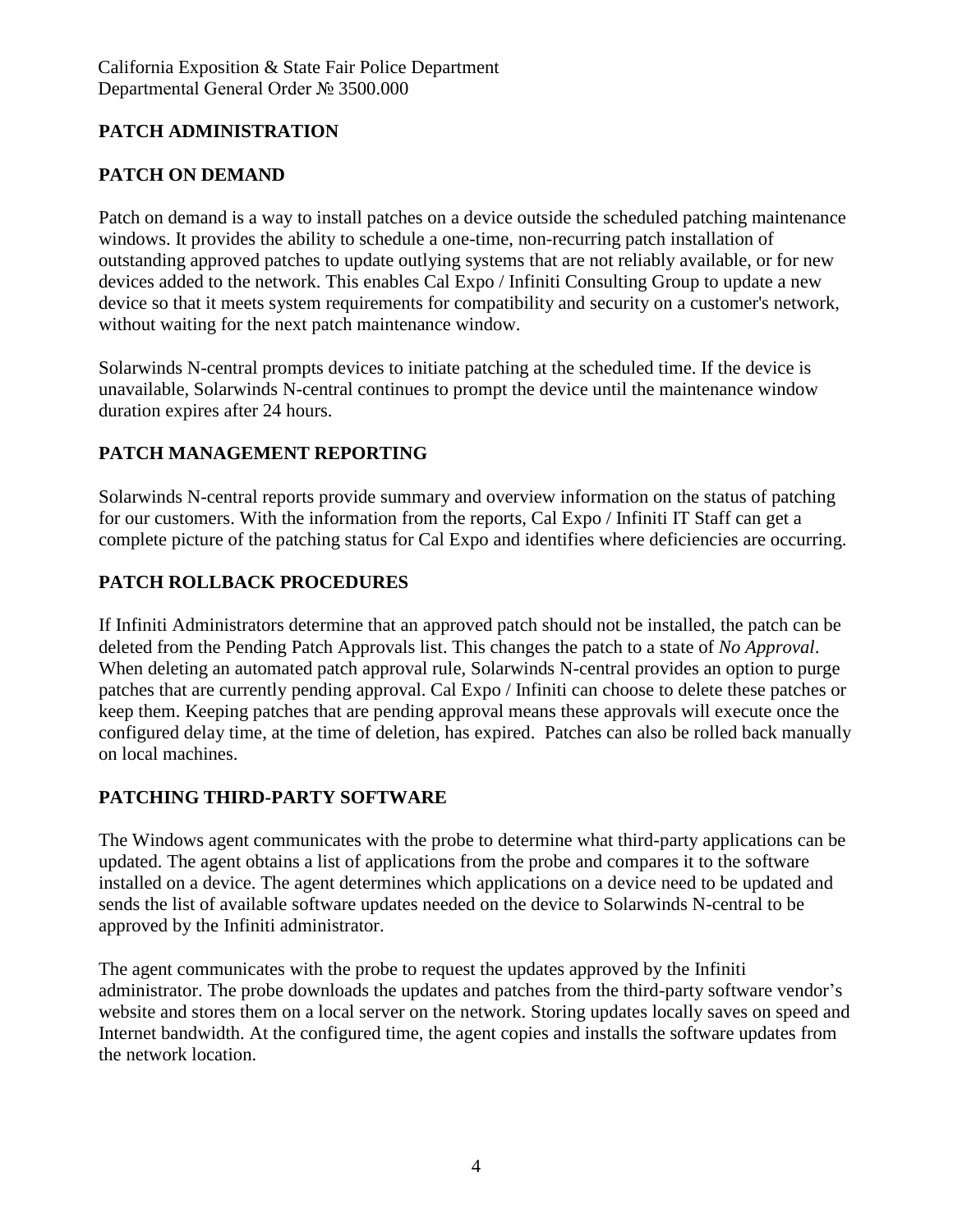### **SOLARWINDS MSP WINDOWS AND THIRD-PARTY PATCHING PROCESSES WINDOWS UPDATES**

The Windows update workflow for downloading and installing the updates is:

- The agent communicates with the Windows Update server and requests a list of available updates.
- The agent sends the list of updates to the Solarwinds N-central server.
- The Infiniti administrator reviews the list of updates and sets the approvals for the list of possible updates. Solarwinds N-central notifies the agent which updates it can apply.
- The agent communicates with the probe to request the approved updates, or downloads them directly depending on the profile settings.
- The probe downloads the updates.
- The agent downloads the updates from the probe and applies the patches determined by the schedules defined by the Infiniti administrator.

# **THIRD PARTY UPDATES**

The workflow to patch a device with third party updates is as follows:

- The agent retrieves a list of updates from sis.n-able.com and compares available third-party updates to the list of applications installed on the device.
- The agent sends a list of third party applications that need updating to Solarwinds N-central, where the Infiniti administrator has configured the approvals for the list of possible updates and notifies the agent which updates it can apply.
- The agent communicates with the probe and requests the approved software patches or downloads them directly from the source based on the profile settings.
- The agent downloads the updates from the probe and applies the patches determined by the rules defined by the Infiniti administrator.

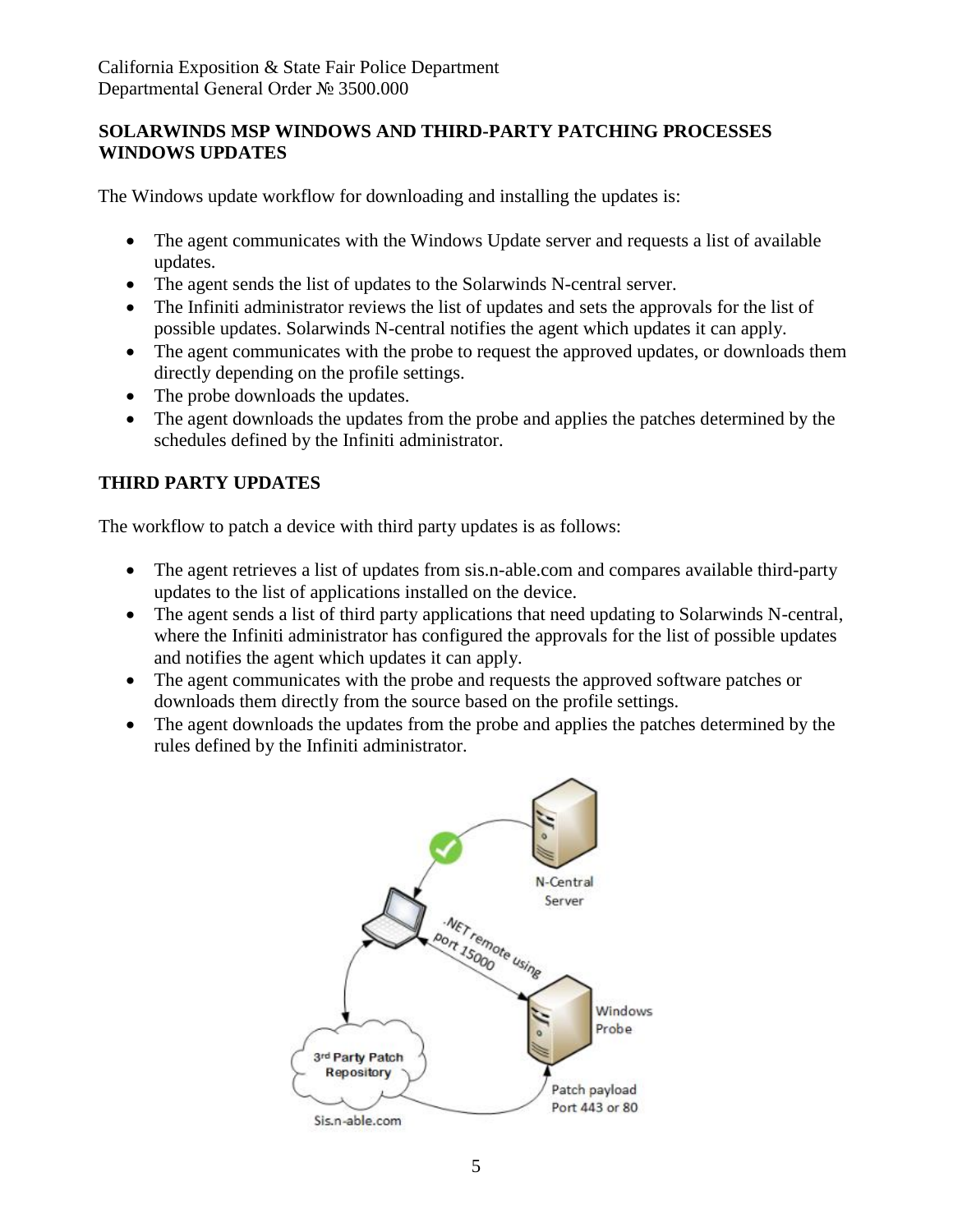## **35000.003 COMPUTER SECURITY AND PROTECTED INFORMATION**

### **PURPOSE**

This policy's purpose is to establish the security of the premises where computers (that contain confidential, restricted or protected information) are located; and to serve as a guideline for access, use and release of confidential, restricted or protected information for members of the California Exposition & State Fair Police Department. This policy does not cover information subject to the Public Records Act. Covered in this policy is any information which is subject to any access or release restrictions imposed by law, regulation, order, or use agreement. This includes all information contained in federal, state, or local law enforcement databases that is not accessible to the public.

## **DEFINITIONS**

Criminal Offender Record Information (CORI) is defined in 11075 Penal Code. CORI is a collection of arrest information stored in summary format. Included in CORI are the following:

- California Department of Justice RAP sheets.
- Automated criminal history information received from California DOJ via CLETS.
- Department of Justice computerized Criminal History System printouts (CHS).
- FBI and other states' rap sheets.
- •

Note: Individual arrest, incident, and crime reports are not considered CORI, but their release is covered by the Public Records Act (Government Code §§ 6250-6260).

Right to Know: "Right to know" is the legal authority granted by statute or court order for a person or agency to access CORI. Those persons and agencies are described in Penal Code §§ 11105 and 13300, and listed in the Department of Justice Authorized Agencies List.

Need to Know: "Need to know" is defined as the official purpose for which information may be requested and used. "Need to know" is described in the Department of Justice Authorized List. Note: The "Right to Know" and the "Need to Know" must exist at the same time to justify access to CORI.

Administrative Assistant. An individual designated by the Chief of Police who is responsible for:

• Ensuring member compliance with this policy and with requirements applicable to protected information, including requirements for the National Crime Information Center (NCIC) system, National Law Enforcement Telecommunications System (NLETS) Department of Motor Vehicle (DMV) records and California Law Enforcement Telecommunications System (CLETS).

• Developing, disseminating and maintaining procedures that adopt or comply with the U.S. Department of Justice's current Criminal Justice Information Services (CJIS) Security Policy.

• Developing, disseminating and maintaining any other procedures necessary to comply with any other requirements for the access, use, dissemination, release and security of protected information.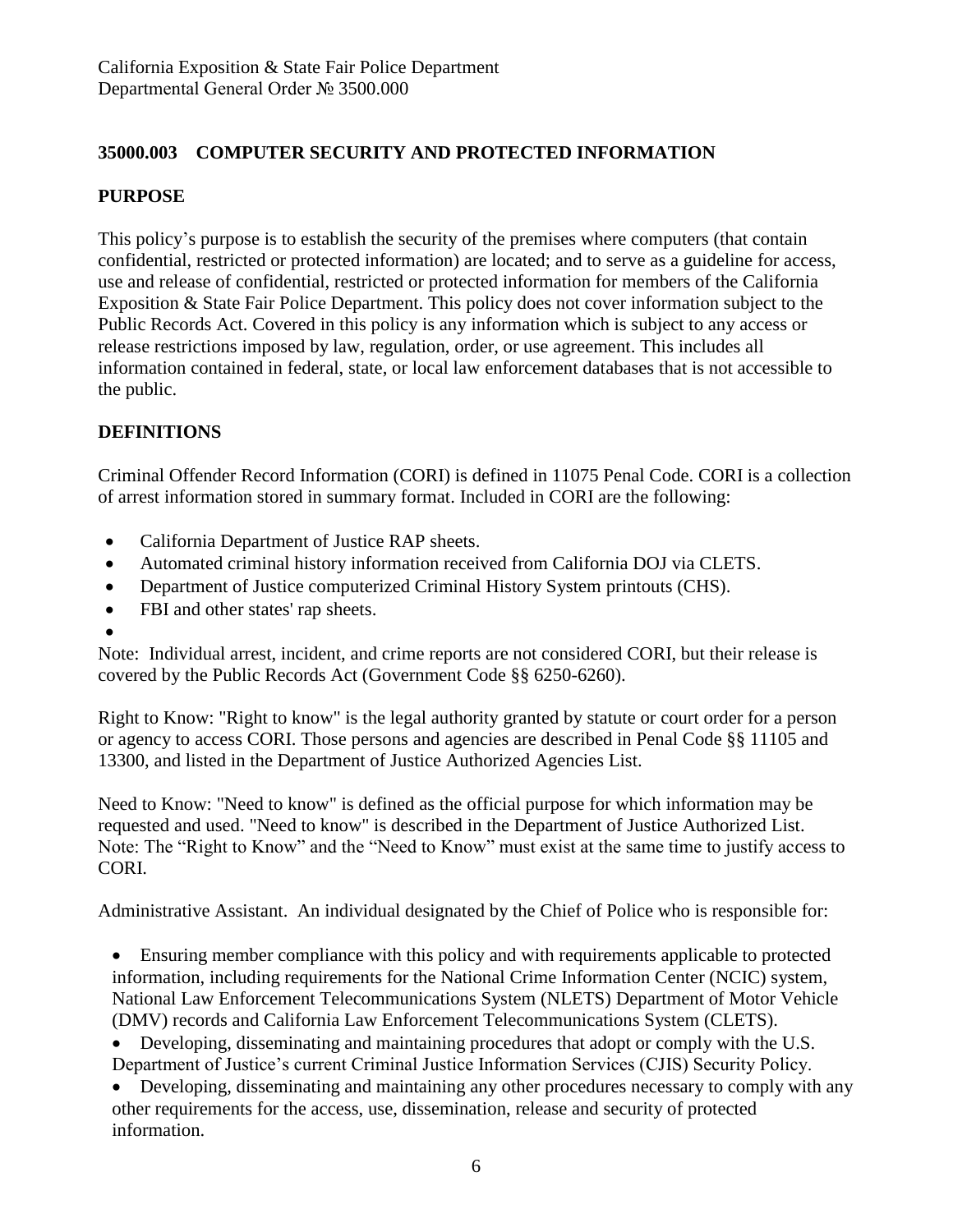California Exposition & State Fair Police Department Departmental General Order № 3500.000

- Developing procedures to ensure training and certification requirements are met.
- Resolving specific questions that arise regarding authorized recipients of protected information.
- Ensuring security practices and procedures are in place to comply with requirements applicable to protected information.
- Reviewing/analyzing the computer system (including hardware, software, system users and data) audit records for indications of inappropriate or unusual activity; and investigating suspicious activity or suspected violations of policy.

# **POLICY**

Members of the California Exposition and State Fair Police will abide by this policy as well as by all orders, laws, regulations, and user agreements related to access and use of CJI and confidential protected information. It is the responsibility of all employees to ensure the security of this information and comply with training standards. This includes but not limited to all information from:

- Department of Motor Vehicles (DMV).
- Criminal Justice Information System (CJIS).
- National Law Enforcement Telecommunications System (NLETS).
- California Law Enforcement Telecommunications System (CLETS).

### **COMPUTER SECURITY AND PROTECTION OF CJI AND CONFIDENTIAL PROTECTED INFORMATION**

The California Exposition & State Fair Police Department has a responsibility to secure all CJI and confidential and protected information, and the computer(s) that are used to access that information. This includes maintaining security practices, training, and compliance with state and federal CJIS security policy and Criminal History systems.

The following security measures are in place to protect computer(s) used to access CJI:

- a. CJI connected computer(s) shall be housed within a secure office within the secured Police Facilities Building on the grounds of the California Exposition & State Fair property.
- b. The California Exposition & State Fair property is, in and of itself, a secure premises surrounded by gates, fencing, and access restrictions.
- c. Within that property, the California Exposition & State Fair Police Department building is a separately secured, locked building with restricted key or security code access.
- d. Keys and security code access are strictly controlled, and only authorized persons are issued keys or codes and allowed access to the building. The Chief of Police is the ultimate authority in the issuance of keys or access codes to the secured police building.
- e. Within the secured police building and the secured Cal Expo property, the computer(s) with access to CJI is/are secured within a locked office on the upper floor of the police facilities building, adjacent to the office of the Chief of Police and the Records/Administrative offices.
- f. When these offices are open during the day for public access, the facility is staffed by personnel that have been cleared for access to CJI.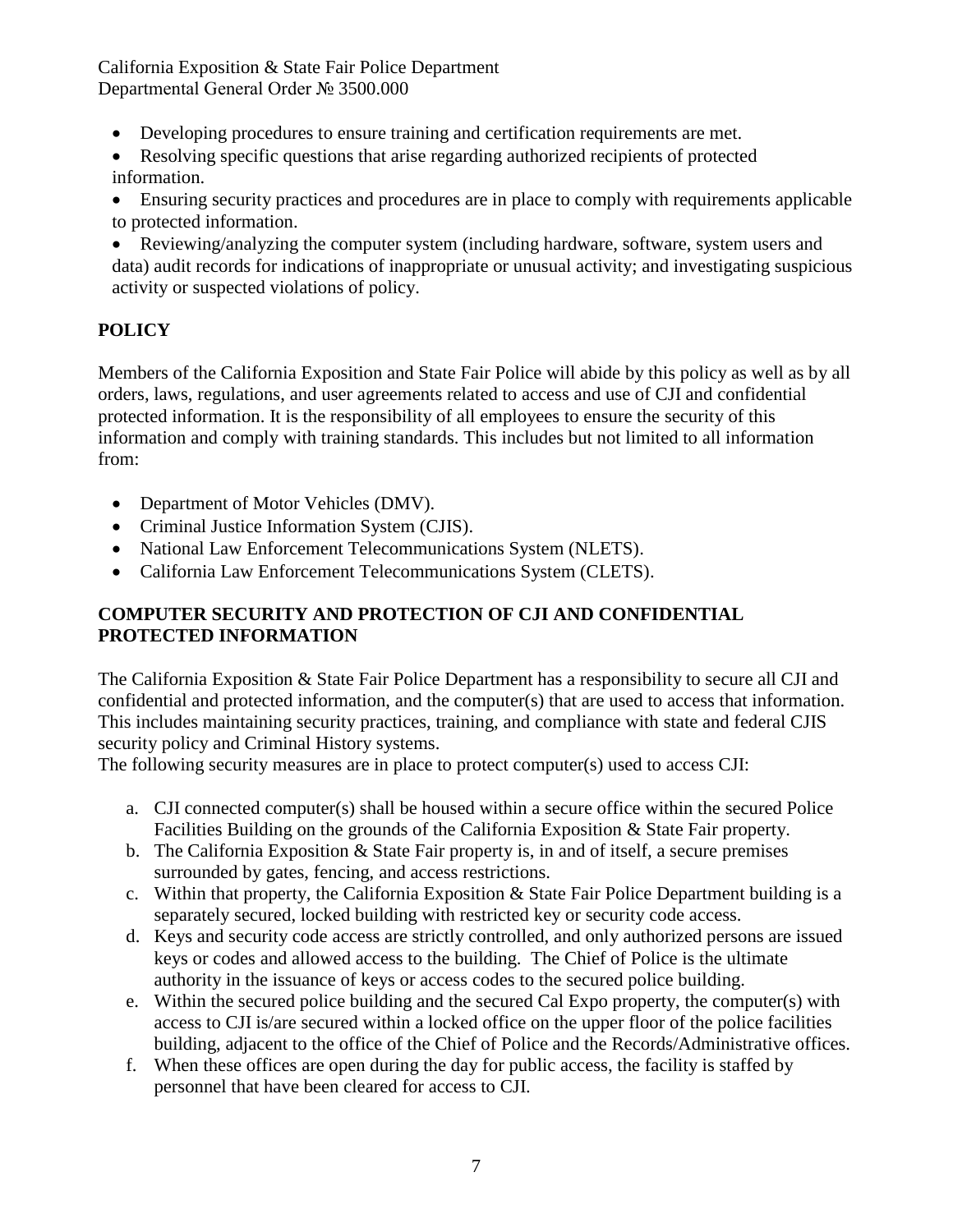California Exposition & State Fair Police Department Departmental General Order № 3500.000

- g. This staff prohibits any unauthorized entry into the secure areas of the police facility, or escorts any person, employee or staff member who requires access to the policy facility (e.g. Maintenance staff, computer I.T. staff, mail room staff, and janitorial staff, visitors, etc.).
- h. Within the locked office and the secured police building, within the secured Cal Expo property, computer(s) with access to CJI are further protected by:
- i. Computer(s) are positioned in such a way as to prevent unauthorized individuals from accessing or viewing CJI.
- j. Computer(s) are protected by password access to the physical desktop.
- k. Passwords to computer(s) that can access CJI are only issued to those police department personnel who need access for the performance of their official duties.
- l. Passwords expire every 60 days and must be renewed on a regular basis, and past passwords cannot be re-used.
- m. Computer(s) time out, locking a user out of the session after a 30 minute period of inactivity.

Those authorized personnel who are allowed access to the computer(s) that can access CJI, are further issued an additional user ID and password in order to gain access to the Sacramento County Frontline Web Query system that provides access to the Sacramento County Justice Communication Hub which is linked to CLETS and other law enforcement databases. This final access to CJI is further protected by the following measures:

A welcome/warning screen notifying the user of the following:

"All system activity is monitored and all such activity is searchable and retrievable within the system. Unauthorized use of the system is prohibited and may be subject to criminal and/or civil penalties. The mere use of the system constitutes consent to such monitoring for information retrieval for Law Enforcement and other purposes. All users shall have no expectation of privacy as to any communication on or information stored within the system. This includes information stored on the network, local computer or hard drive, or any other type of recordable media."

Passwords authenticate an individual's unique ID and meet the following requirements: Minimum length of eight (8) characters that must include:

- 1. Capital letter(s).
- 2. Lower case letter(s).
- 3. Number(s).
- 4. Special character (!@#\$%&\*).
- ii.Not a dictionary word or proper name.
- iii.Not the same as the User ID.
- iv.Expires within 90 days.
- v.Cannot be identical to the previous ten (10) passwords.
- vi.Not transmitted in the clear outside the secure location.
- vii.Not displayed when entered.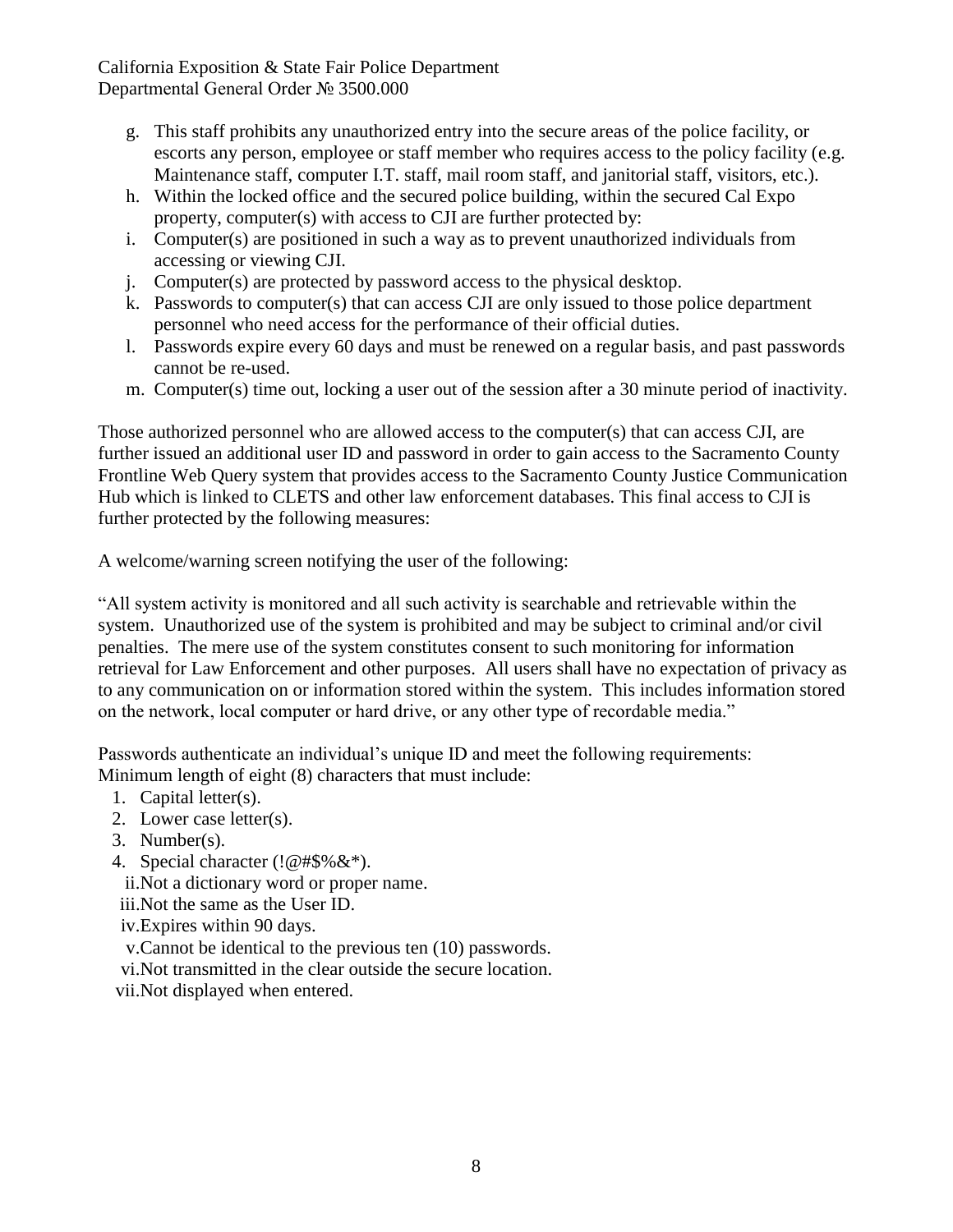## **ACCESSING CJI, CONFIDENTIAL AND PROTECTED INFORMATION**

No CJI shall be accessed in violation of policy, law, regulations, user agreement or training. All employees must meet the following minimum standards prior to being allowed access to CJI:

Complete certified training contained with the Sacramento County Sheriff's Department's User Compliance website. This security awareness training shall be completed on a biennial basis and completion of the training will be documented via the User Compliance website.

Read, agree to, and sign an Employee/Volunteer Statement or a Sacramento Justice Portal User Agreement Form to document their understanding of the laws, restrictions, and responsibilities related to the access, use or misuse or restricted CJI. These documents will be scanned and stored within the User Compliance website.

Employees who access CJI via computer terminals shall complete, within the first six months of employment/assignment, a Full Access or Less Than Full Access Operator's Exam via the User Compliance website. Test completion results and scores shall be documented within the User Compliance website. CLETS testing will be conducted and completed on a biennial basis for all employees who continue to access CJI.

All employees who access restricted CJI shall be approved for access by the Chief of Police.

All employees must establish the "Right to Know" and the "Need to Know" for work related purposes prior to accessing CJI.

## **MISUSE OF RECORDS**

Accessing CJI or confidential protected information without a legitimate work related purpose is a violation of this policy and may result in administrative and/or criminal prosecution. It is a misdemeanor to provide, possess, or sell any confidential protected information provided by the Department of justice Criminal Justice Information System without authorization per California Code 11143.

Each suspected incident of unauthorized or improper use of CLETS equipment or CJI, or of a failure to take physical security measures to protect CLETS equipment or CJI, may be investigated as a possible criminal violation and assigned for a detailed follow-up and investigation by administrative personnel as assigned by the Chief of Police.

Process for handling suspected misuse/abuse:

1. The Chief of Police shall assign a Lieutenant or Sergeant, or other command individual as a primary internal investigator.

2. This assigned Investigator shall have access to the resources of the Department's Administrative Assistant who is responsible for CLETS compliance. The Administrative Assistant shall provide data and information from criminal justice databases including journal processes to locate and document any and all computer access suspected to be in violation of this policy.

3. The assigned Investigator shall gather all pertinent information, interview any pertinent witnesses, and gather information from the suspected violator. When dealing with sworn Peace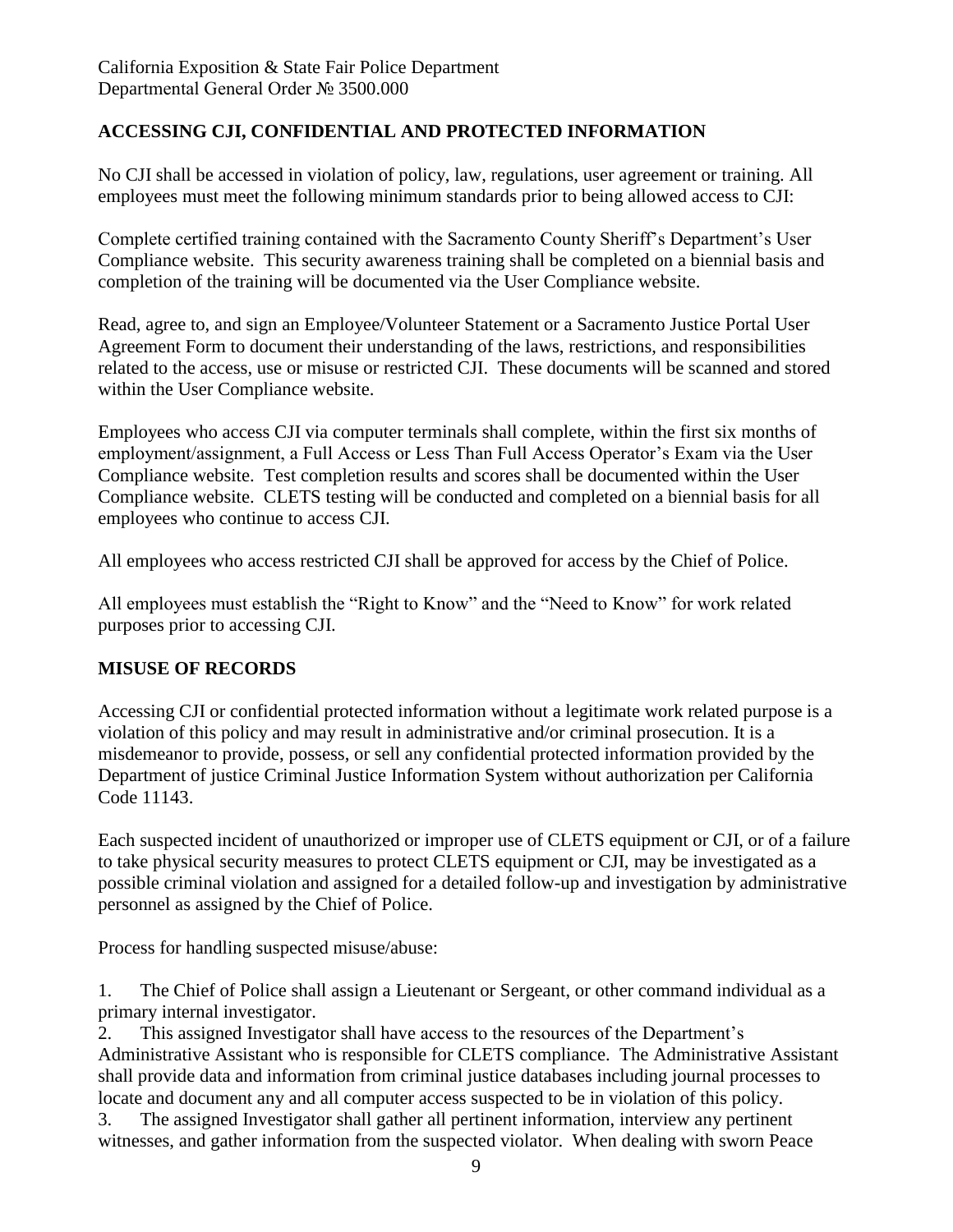California Exposition & State Fair Police Department Departmental General Order № 3500.000

Officers, the Investigator shall respect and follow all provisions of the Peace Officer's Bill of Rights in regards to conducting their investigation.

4. At the completion of the investigation, the assigned Investigator shall compile a detailed report containing all information gathered, and submit the package to the Chief of Police along with a recommendation for disciplinary action if appropriate.

5. Violations of this policy will result in disciplinary action consistent with established internal affairs investigations. Disciplinary action may include:

- The employee's loss of use or limitations on use of computer equipment.
- Removal from position, demotion, suspension, loss of rank or privileges.
- Criminal prosecution for any violation of criminal law or statute.
- Financial liability for the cost of any suit brought for improper use or violation of this policy.

## **3500.004 CLETS MEDIA HANDLING POLICY**

All CLETS materials shall be handled, stored, and disposed of in compliance with the following procedure. All CLETS information received from the CLETS terminal (including criminal justice information from County, State, and FBI resources) shall be considered CONFIDENTIAL materials and will be handled with the utmost care to insure that only those individuals that have a "need to know AND the right to know" will access, handle, view, or dispose of these materials.

Only California Exposition & State Fair staff that have been fingerprinted and subjected to a background check are allowed to access, view, print, handle, store, destroy or otherwise be in contact with confidential CLETS materials.

## **PRINTED MATERIALS**

Whenever possible, information from the CLETS terminal shall NOT be printed unless there is a valid law enforcement need for the printed document. Printed CLETS materials shall only be handled as follows:

- Printed CLETS materials shall only be stored in secure filing cabinets within the secure Police Facility building.
- If CLETS materials must be transported outside of the Police Facility (e.g. to court or to the District Attorney's Office), they shall only be handled, transported and possessed only by police personnel who have been fingerprinted, background checked, and approved for access by the Chief of Police.
- Printed CLETS materials shall be immediately destroyed once the documents are no longer needed, or no longer meet the "need to know AND right to know" criteria.
- All printed CLETS materials shall be destroyed via the cross cut shredder on the upper level of the Police Facility. NO OTHER shredders shall be used for the destruction of CLETS materials unless they meet the definition of cross cut or "confetti" shredders. "Strip cut" shredders are not to be used for the destruction of CLETS or other CONFIDENTIAL materials.
- Staff assigned to police administrative functions will be responsible for shredding CLETS materials on a regular basis, or at a minimum, weekly as necessary.
- Once CLETS materials have been destroyed and made un-readable via the cross cut shredder in the Police Facility, the subsequent shredded material may be disposed of via regular trash collection and disposal procedures.